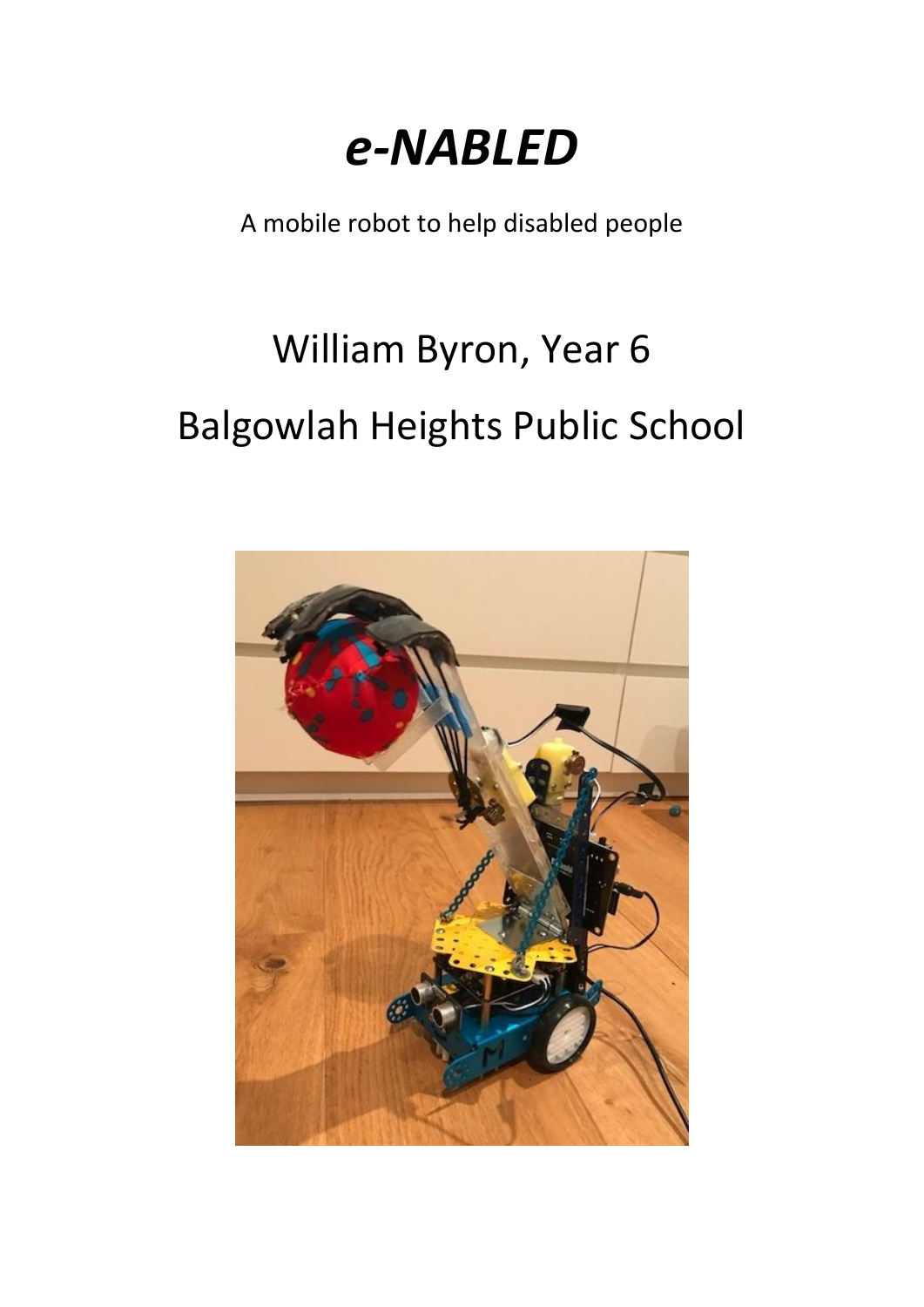# **Introduction**

This year I wanted to invent something to help less fortunate people.

It is estimated that 1 billion people have a disability in the world. Between 110-190 million have very significant difficulties in functioning. It is estimated that over 21 million people sit in a wheel chair. People's mobility is a big global problem.

After thinking of different inventions I concluded that one important problem would be to fetch things. This gave me the idea for a mobile robot which could help users pick up and move objects.

# **Background research**

I searched the internet for a robotic arm. I could only find very expensive or very cheap versions. The advanced versions are too expensive for the majority of people (\$10,000+). The cheap versions cannot move around.

# **Proposed solution**

The invention includes a cheap robotic arm assembled on a cheap mobile robot. The solution can pick up and move objects to where the user wants them to be.

# **What is a M-bot?**

A M-bot is a robot built for teaching kids how to program robots. It has different sensors and add-ons. The M-bot uses Arduino circuits and was great for this project as it has programming code and a mobile app that can do almost anything.

# **Planning the prototype**

On YouTube I found cardboard robotic arms that could work. They looked very fragile though.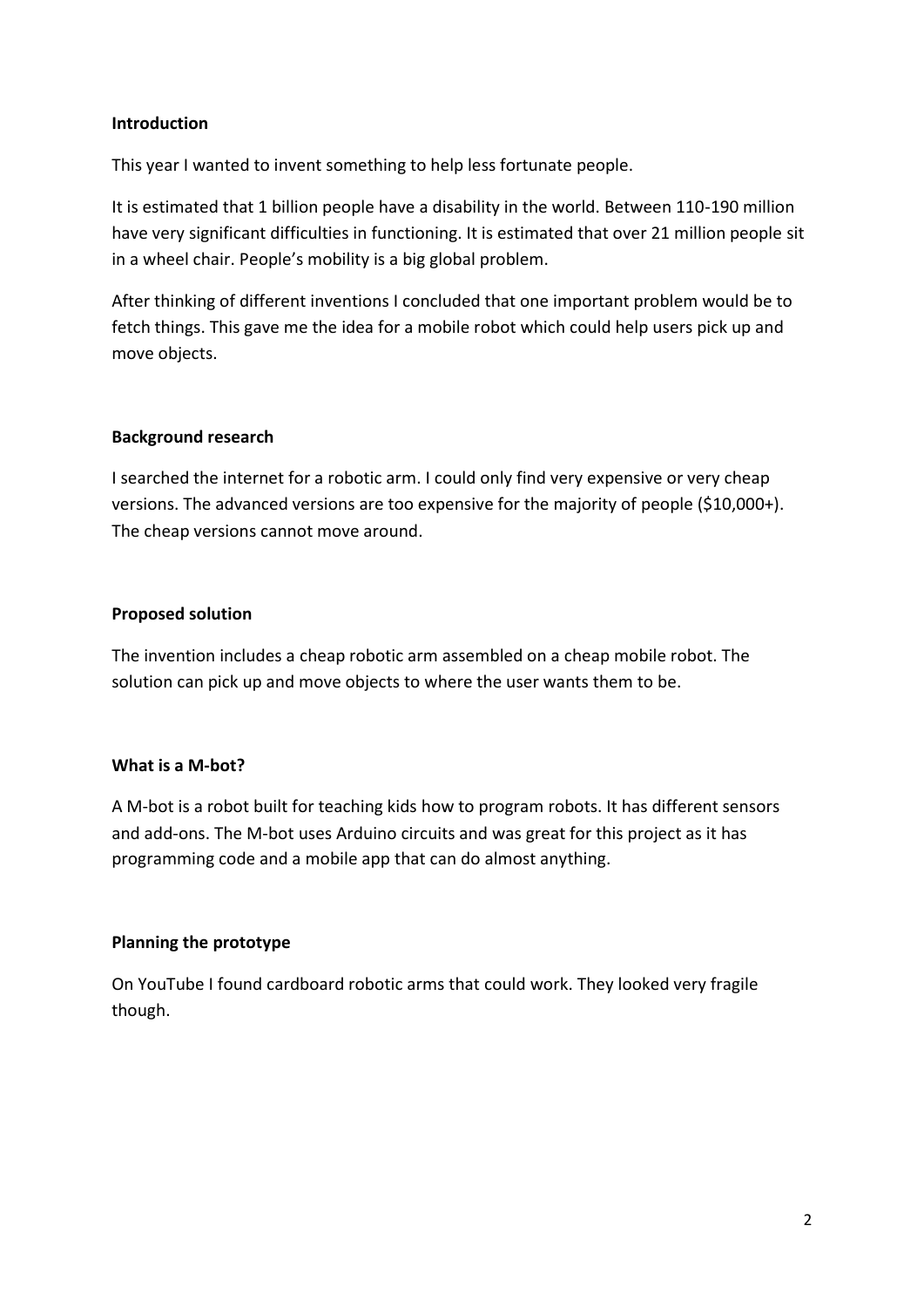

**Figure 1 YouTube robohand**

Instead of using a hand to control the fingers I decided to use a motor. To help disabled people the robot also needs to lift what it picks up. In my Dad's old Meccano set I saw a picture of a crane and I decided to use this design to lift the hand. I decided to use my brother's M-bot Arduino board to control both the gripping and lowering and bringing the hand back up.

I had a M-bot which I already knew how to program to move around. I wanted the robot to be easy to control and I decided to use a remote control and my smart phone as alternative controllers. It should be easy to put the robot arm on the mobile robot.

# **Building the prototype**

It is important that the hand is sturdy and durable. Since the hand would be on a mobile robot it is also important that it is light. Testing the materials I decided to use plastic for the hand:

| <b>Material</b> | <b>Sturdy and durable?</b> | Light?     |
|-----------------|----------------------------|------------|
| Cardboard       |                            | XXX        |
| Plastic         | <b>XXX</b>                 | <b>XXX</b> |
| Wood            | XXX                        |            |

I started by tracing my hand on paper. I folded the fingers to find out where I should cut the plastic fingers.





**Figure 2 Prototyping**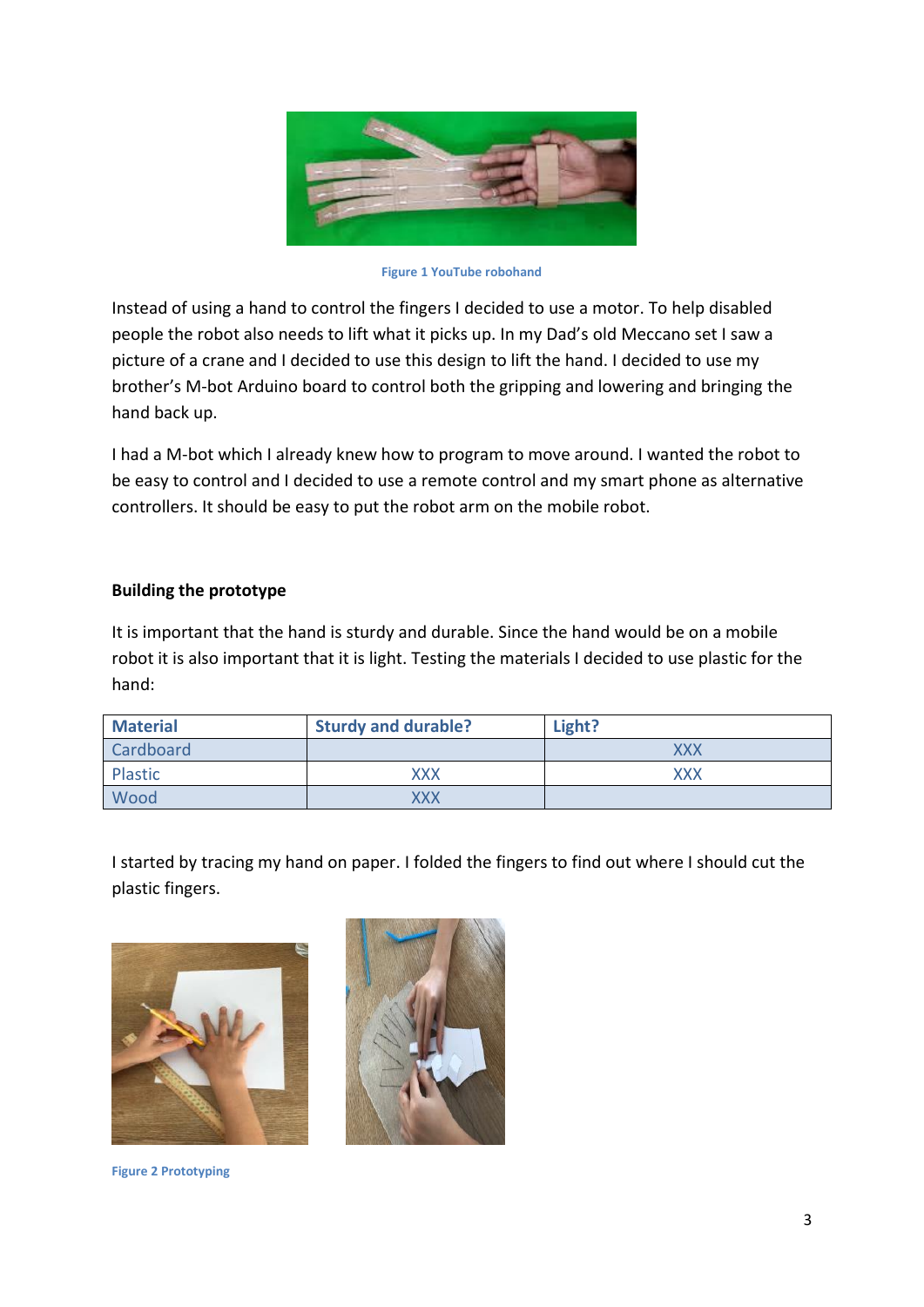In the cardboard versions the cardboard helps the fingers release the grip when strings are released. I thought of using rubber bands on the back side of my plastic fingers. I could not find enough rubber bands, but in the garage I found a bicycle inner tube made of rubber. I decided to use this instead.



**Figure 3 Testing rubber joint**

The assembly of the hand was complicated with all the plastic parts, hot glue, rubber, straws and strings. With some holding support I managed to get it all together without burning myself.



**Figure 4 Assembly and testing**



#### **Hand testing**

I mainly studied how I could make the fingers grip well. I used a protractor to measure the angle needed to turn the wheel that I had assembled on the motor.



**Figure 5 Measured degrees needed for motor to fully close grip**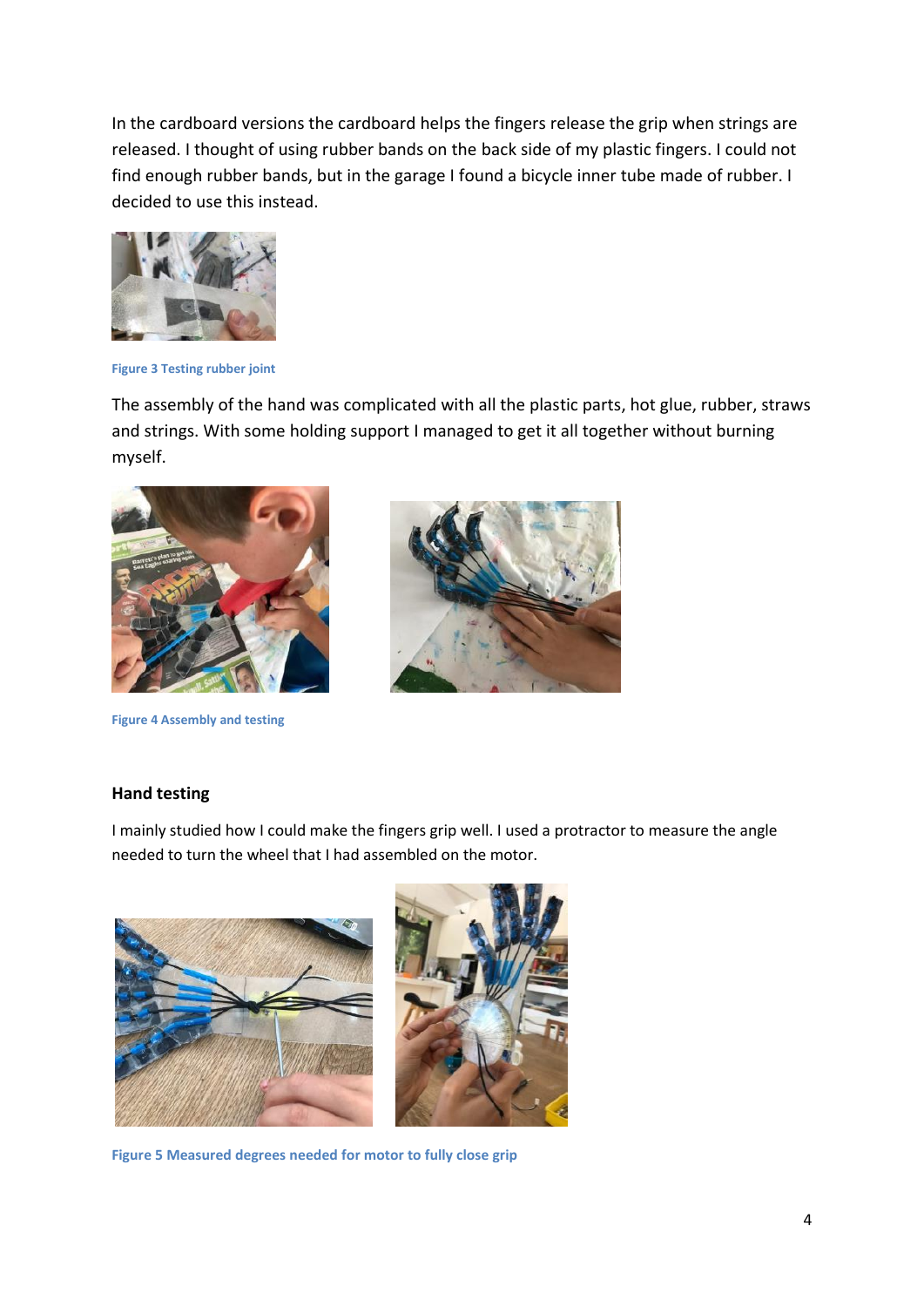Testing the arm I realised that motor speed and time needed adjustment to ensure the robot hand closed properly. I found that increased speed made the gripping faster and stronger. Dad mentioned that higher speed meant a higher current to the motor which made it stronger.

Building the rest of the robot was fun. I also used Dad's old Meccano set to get it all together and the set also had some gears I used to increase the power of the grip.

# **Programming and testing**

I have done several programming courses and programming the robot was fairly easy compared to building it. I had to try many times to get the timing right for the motors to ensure that the robot gripped enough, plus that the arm was lowered enough and brought up enough. I realised that I needed to be able to calibrate the position of the motors. I used the on board button to trigger stopping the motors. I could then calibrate the motor's position when the program was running.

I realised I had to use the M-bot ultrasonic sensor to trigger when to lower the arm. It could otherwise be tricky to see if you are far away. This also made it simpler since I did not have to communicate between the Arduino boards.



**Figure 6 Measuring when Ultrasonic sensor should trigger gripping**

Programming of the i-Phone app to control the mobile robot was easy since M-bot has ready modules which I have played with before.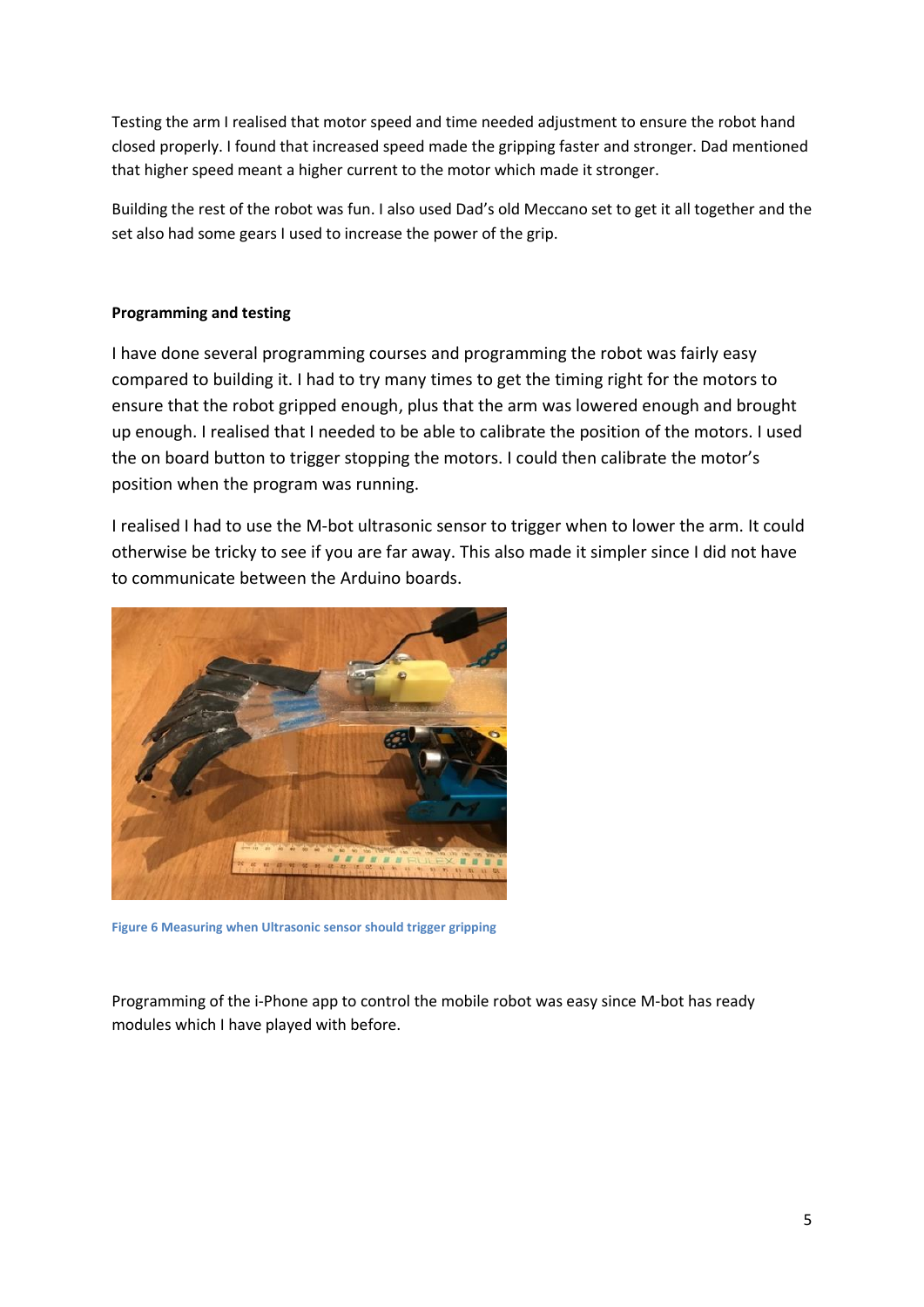

**Figure 7 Testing**

# **Potential improvements**

An improvement could be to use a larger Arduino board instead of two smaller ones. This could reduce the component cost from \$300 to maybe \$200. This would make the invention even more available for less fortunate people.

# **Acknowledgements**

I would like to thank my Science teacher Ms Cleary for arranging this event at our school. I'd also like to thank my dad for his support. He helped me do some of the more dangerous work (sawing plastic parts, some drilling, some hot glue gun work and soldering). He also helped me with the gear box assembly. I'd also like to thank my brother lending me his Mbot.

# **References**

| Disabled statistics   | https://en.wikipedia.org/wiki/World report on disability                  |
|-----------------------|---------------------------------------------------------------------------|
| Wheelchair statistics | https://www.wheelchairfoundation.org/programs/from-the-                   |
|                       | heart-schools-program/materials-and-supplies/analysis-of-wheelchair-need/ |

YouTube robohand <https://youtu.be/c9FuPdl3xCE>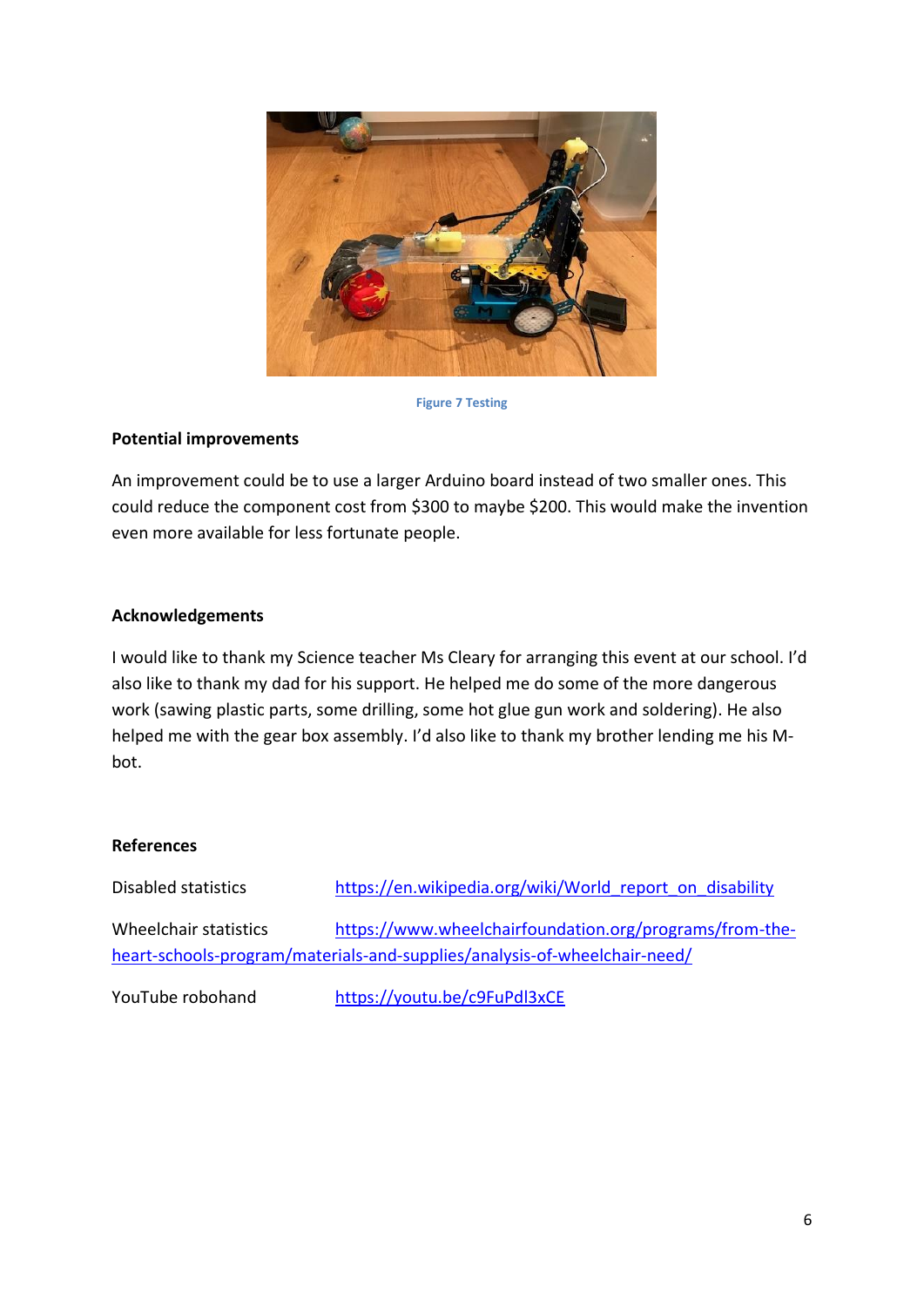# **Additional pictures**





**Figure 8 Cutting rubber and gluing with glue gun**



**Figure 9 Assembled fingers with straws and strings** 





**Figure 10 Assembled arm**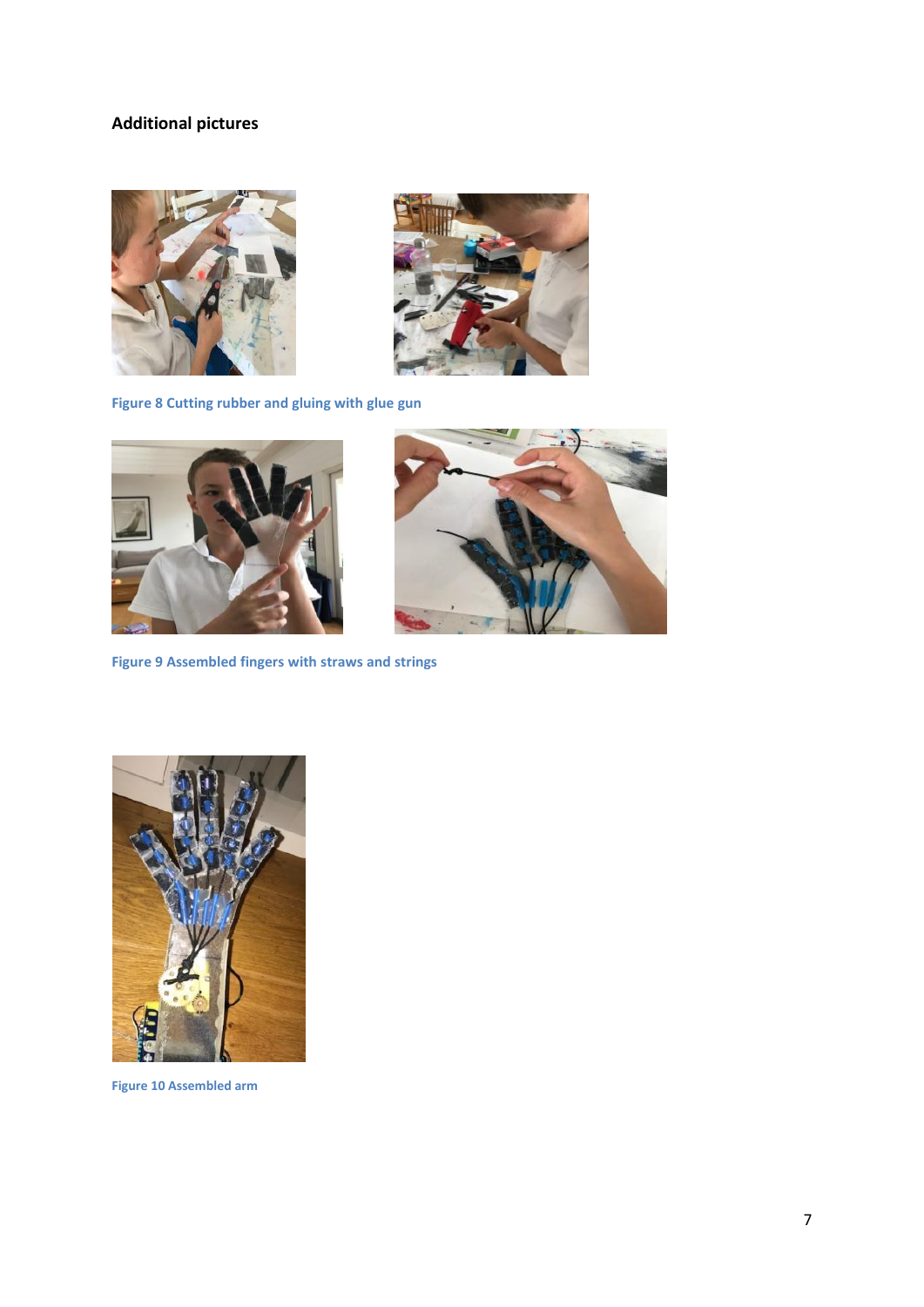| mBot Program                                                                                        |                                           |
|-----------------------------------------------------------------------------------------------------|-------------------------------------------|
| forever                                                                                             |                                           |
| set distance v to ultrasonic sensor (Port3 <sup>v</sup> ) distance                                  |                                           |
| if.                                                                                                 |                                           |
| distance $\vert < 14$ then                                                                          |                                           |
| set motor M1V speed 100V                                                                            |                                           |
| wait 3 secs                                                                                         |                                           |
| set motor MID speed OD                                                                              | when on board button pressed $\mathbf{v}$ |
| wait 1 secs                                                                                         | set motor MID speed OD                    |
| set motor M2 <sup>7</sup> speed (-255 <sup>7</sup> )                                                |                                           |
|                                                                                                     |                                           |
| wait 3 secs                                                                                         | when on board button released             |
| set motor M2V speed OV                                                                              | set motor M23 speed O3                    |
| wait 1 secs                                                                                         |                                           |
| set motor M1 <sup>2</sup> speed -150 <sup>2</sup>                                                   |                                           |
| wait (14) secs                                                                                      |                                           |
| set motor M1 <sup>2</sup> speed 02                                                                  |                                           |
| wait 1 secs                                                                                         |                                           |
|                                                                                                     |                                           |
| $\left\langle$ ir remote $\left  A \right  \right\rangle$ pressed $\left  \right\rangle$ then<br>if |                                           |
|                                                                                                     |                                           |
| set motor M2V speed (100V                                                                           |                                           |
| wait 2 secs                                                                                         |                                           |
| set motor M2V speed OV                                                                              |                                           |
| 크                                                                                                   |                                           |

**Figure 11 Robot arm code**



**Figure 12 Remote control code**